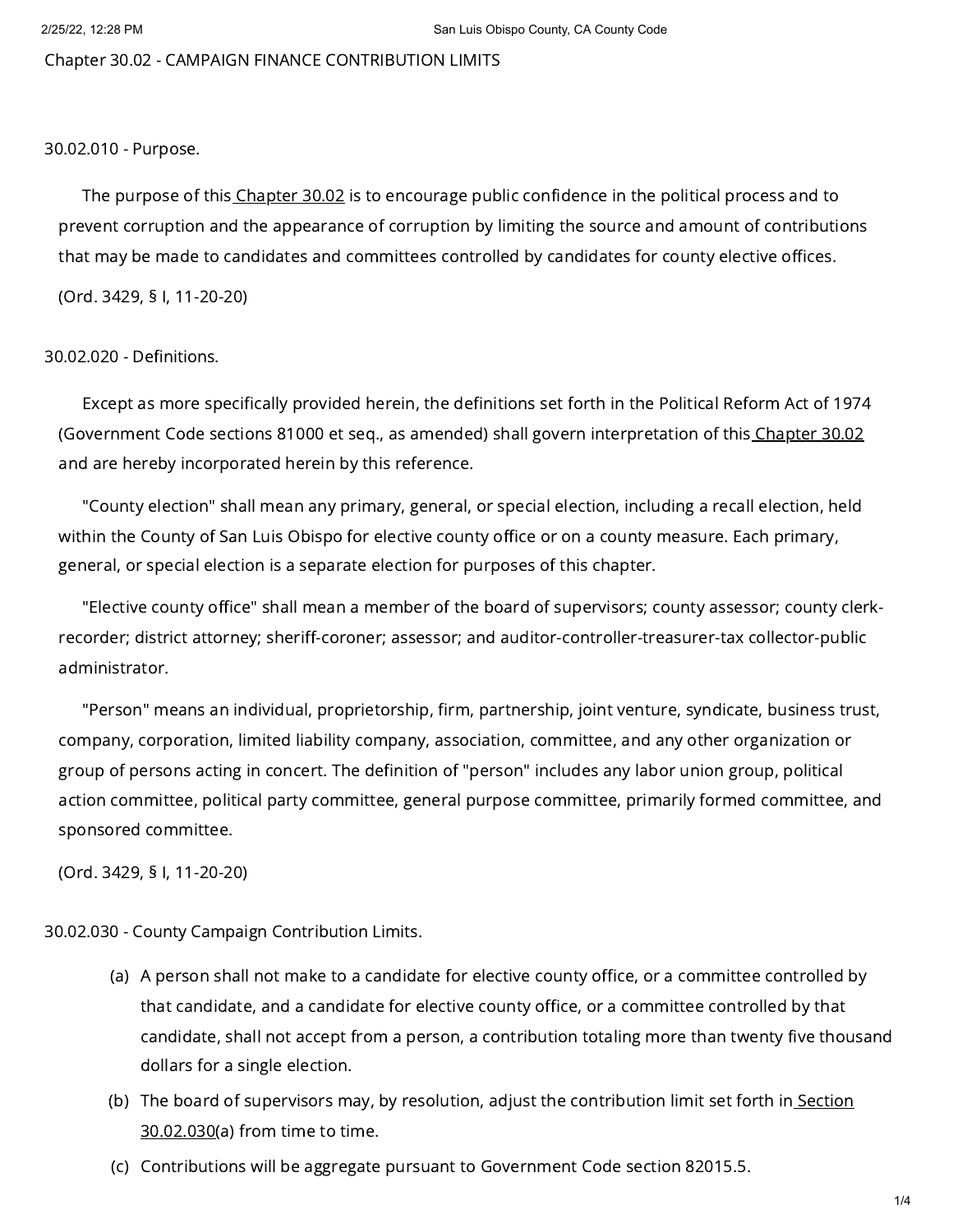(Ord. 3429, § I, 11-20-20)

30.02.040 - Contribution Limits to Other Candidates.

A candidate for elective county office or a committee controlled by that candidate shall not make any [contribution](https://library.municode.com/) to any other candidate for elective county office in excess of the limits set forth in Section 30.02.030.

(Ord. 3429, § I, 11-20-20)

30.02.050 - Limits on Transfers of Contributions.

A candidate for elective county office may transfer campaign funds from one controlled committee to a controlled committee for elective county office of the same candidate. Contributions transferred shall be attributed to specific contributors using a "last in, first out" or "first in, first out" accounting method, and these attributed contributions when aggregated with all other contributions from the same contributor shall not exceed the limits set forth in Section [30.02.030](https://library.municode.com/).

(Ord. 3429, § I, 11-20-20)

30.02.060 - Limitations on Campaign Loans.

- (a) The provisions of this<u> Section [30.02.060](https://library.municode.com/)</u> regarding loans apply to extensions of credit, but do not apply to loans made to a candidate for elective county office by a commercial lending institution in the lender's regular course of business on terms available to members of the general public for which the candidate is personally liable.
- (b) Notwithstanding subdivision (a), a candidate for elective county office shall not personally loan to the candidate's campaign, including the proceeds of a loan obtained by the candidate from a commercial lending institution, an amount, the outstanding balance of which exceeds two hundred thousand dollars. A candidate for elective county office shall not charge interest on any loan the candidate made to the candidate's campaign.

(Ord. 3429, § I, 11-20-20)

## 30.02.070 - Contributions After Election.

A contribution for an election may be accepted by a candidate for elective county office after the date of the election only to the extent that the contribution does not exceed net debts outstanding from the election, and the contribution does not otherwise exceed the applicable contribution limit for that election in accordance with Section [30.02.030](https://library.municode.com/).

(Ord. 3429, § I, 11-20-20)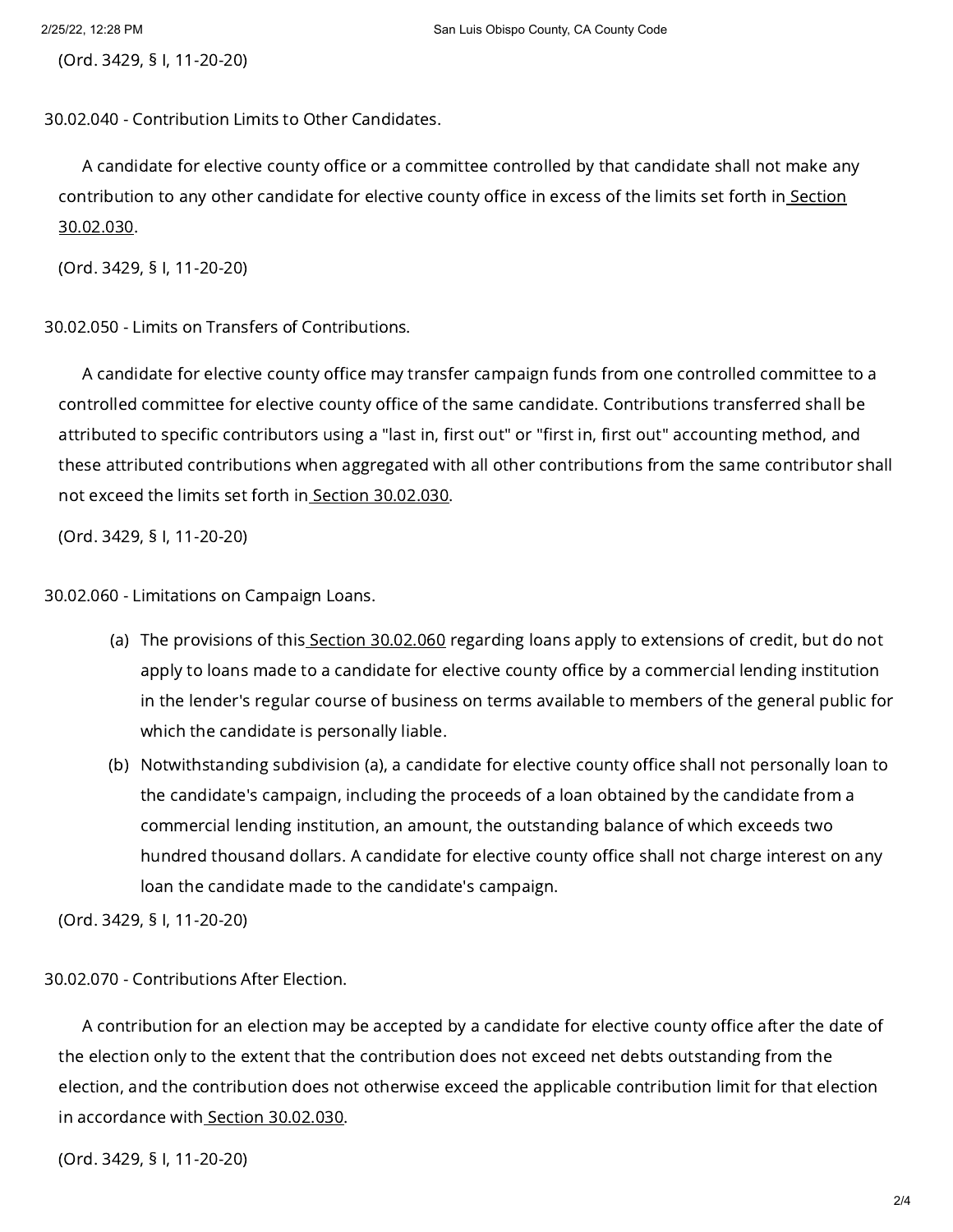30.02.080 - Limits on Carry-Over of Contributions.

Notwithstanding Section [30.02.050](https://library.municode.com/), a candidate for elective county office may carry over contributions raised in connection with one election for elective county office to pay campaign expenditures incurred in connection with a subsequent election for the same elective county office.

(Ord. 3429, § I, 11-20-20)

30.02.090 - Contributions Before an Election.

A candidate for elective county office may raise contributions for a general election before the primary election, and for a special general election before a special primary election, for the same elective county office if the candidate sets aside these contributions and uses these contributions for the general election or special general election. If the candidate for elective county office is defeated in the primary election or special primary election, or otherwise withdraws from the general election or special general election, the general election or special general election funds shall be refunded to the contributors on a pro rata basis less any expenses associated with the raising and administration of general election or special general election contributions. Candidates for elective county office may establish separate campaign contribution accounts for the primary and general elections or special primary and special general elections.

(Ord. 3429, § I, 11-20-20)

30.02.100 - Recall committees.

- (a) An officer of any elective county office may establish a committee to oppose the qualification of a recall measure and the recall election for that officer's elective county office. This committee may be established when the officer of the elected county office receives a notice of intent to recall pursuant to Elections Code section 11021. An elected county officer may accept campaign contributions to oppose the qualification of a recall measure, and if the qualification is successful, the recall election subject to the campaign contribution limits set forth in Section [30.02.030](https://library.municode.com/) and the loan limitations of Section [30.02.060](https://library.municode.com/).
- (b) After the failure of a recall petition or after the recall election, the committee formed by the elected county officer shall wind down its activities and dissolve. Any remaining funds shall be treated as surplus funds and expended within thirty days after the failure of the recall petition or after the recall election for a purpose specified in Government Code section 89519(b).

(Ord. 3429, § I, 11-20-20)

30.02.110 - Enforcement.